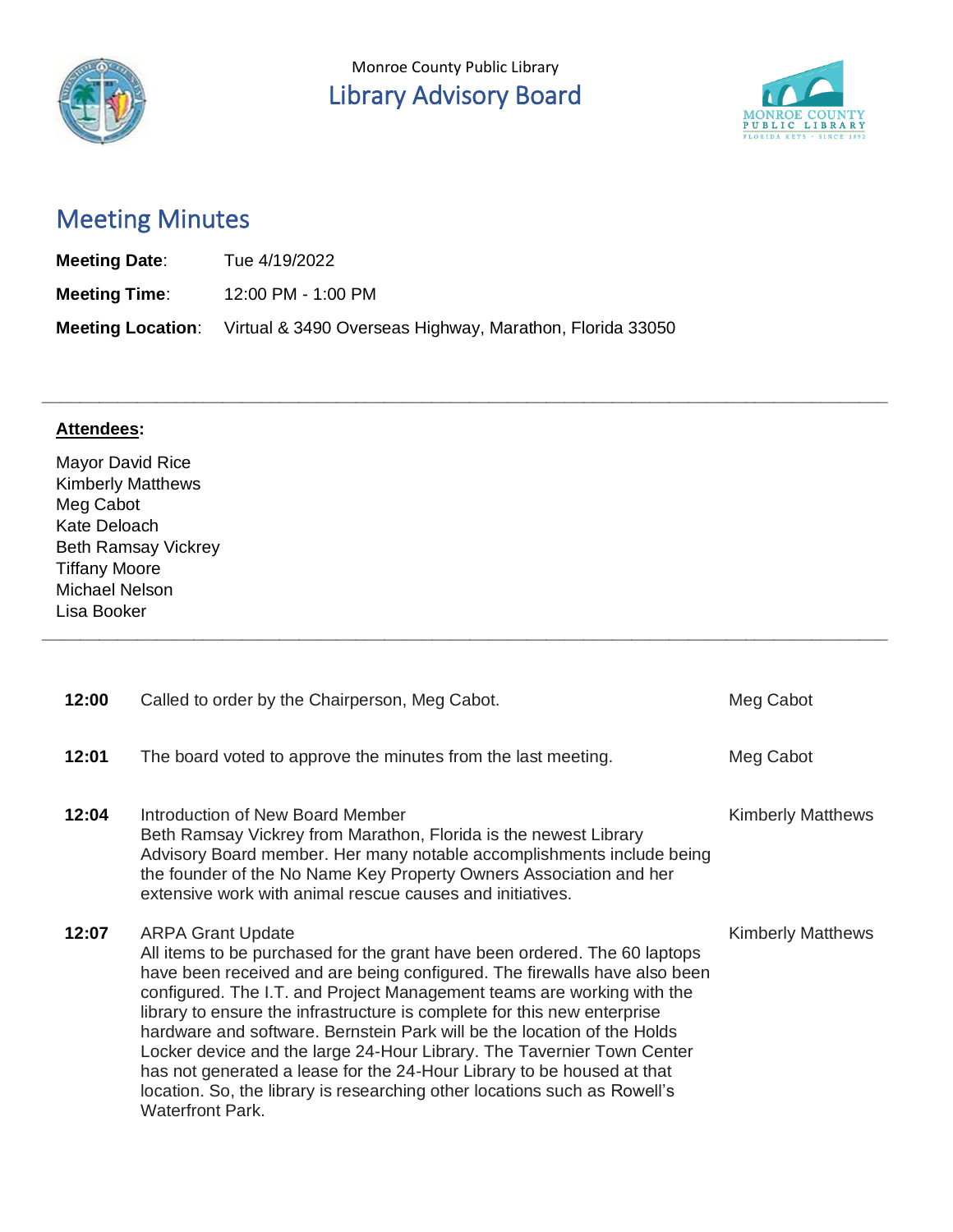

## Monroe County Public Library Library Advisory Board



Kimberly Matthews

**12:10 BOCC Facility Needs Assessment Directive** The library is looking to present options to the Board of County Commissioners in August for large-scale facility needs at the branches. Library management is determining which branches might best be served enhancing their current buildings and which branches might best be served by potentially acquiring a new location. Specifically for Islamorada and Key West, it will be recommended that the county hire an architectural consultant to evaluate the locations and offer professional recommendations for those branches. The library is in a data-compilation mode and this board is encouraged to send the Library Director suggestions for enhancing the branches.

#### **12:13** Highlight of Public Service Accomplishments

- Key Largo They recently held six outdoor concerts. In March, they held a community resource fair for thirty non-profits to share information with the community. That branch is very active in the community with their outreach programs.
- Islamorada One of their ongoing programs is the Story Walk activity that places sections of a book along a path so readers can walk from page to page. This program is offered at the other branches as well. The Islamorada Branch also has an initiative to increase the use of the library's Libby app for accessing e-books and e-audiobooks.
- Marathon The new building holds numerous programs for kids, adults, and seniors including Mah Jong Madness. They hold outdoor concerts; recently the band The Kennedys played. The branch continues to hold their speaker series for local authors.
- Big Pine- Their book club meetings are very popular with the community. That branch also holds various story time crafts and games for kids.
- Key West Their Youth Services department held an Easter program that made the front page of the Citizen newspaper. Their popular speaker series recently hosted a well-received event with Meg Cabot and a screening of the film *The Princess Diaries*. The branch held a fundraising gala featuring Sam Sifton, the current Assistant Managing Editor of The *New York Times.* The gala accounted for \$14,450 in fundraising this season. Also, The International Female Flag Football players held a speaking event to highlight their organization and cause. News of the new 24/7 libraries also made the front page of the Citizen newspaper.

Michael Nelson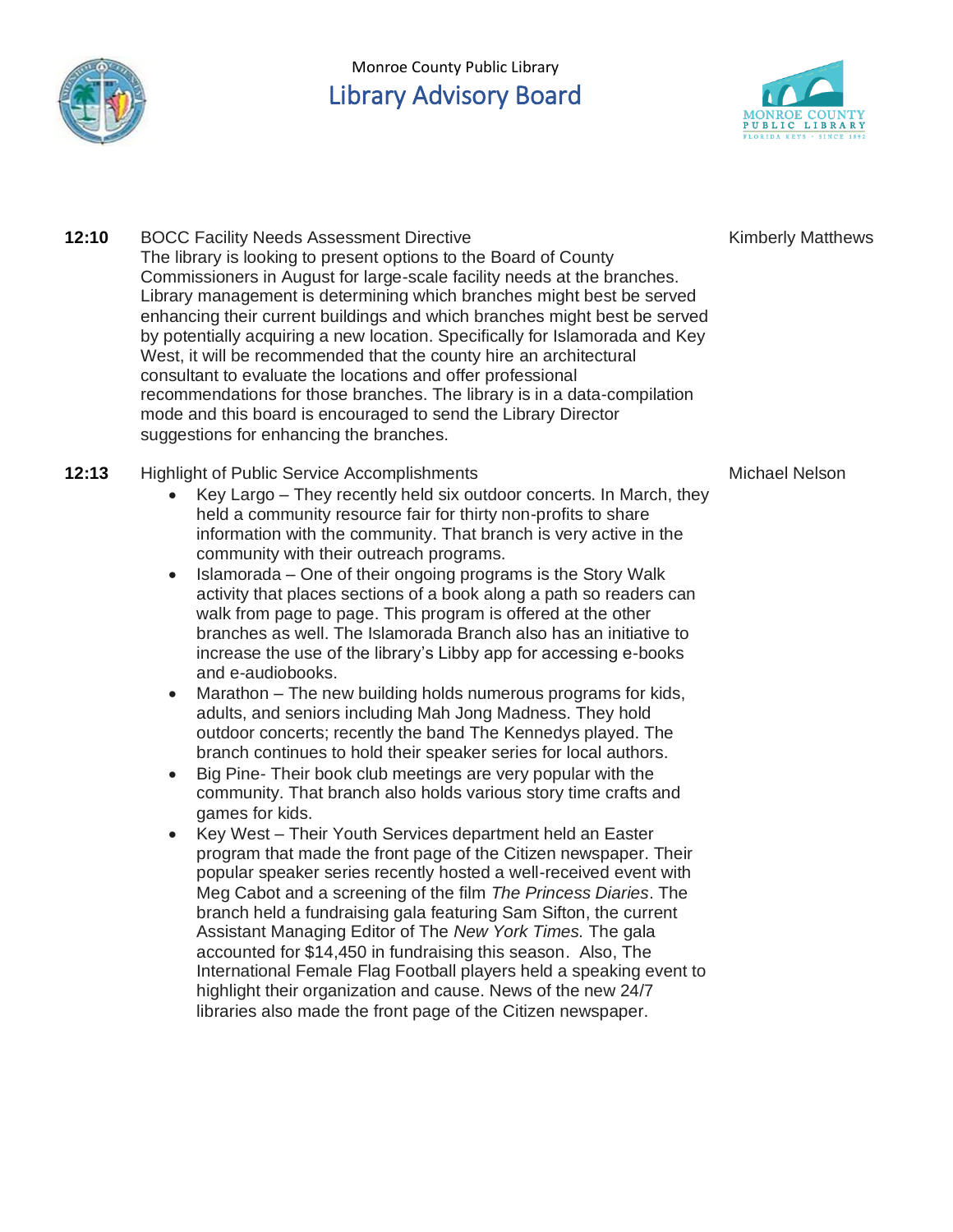

# Monroe County Public Library Library Advisory Board



| 12:20 | Donation of Captain Perry's Logbook<br>The Monroe County Public Library accepted Captain Perry's logbook that<br>was donated by the Haffenreffer family. The generous donation of the 1822<br>USS Shark logbook by the KWMHS to the archives of the Florida Keys<br>History Center was presented as one of the events during the Key West<br>Anniversary celebration. The press was on site including WLRN.                                                                                                                                                                                                                                                                                                                                                                                                                                                                                          | <b>Kimberly Matthews</b> |
|-------|------------------------------------------------------------------------------------------------------------------------------------------------------------------------------------------------------------------------------------------------------------------------------------------------------------------------------------------------------------------------------------------------------------------------------------------------------------------------------------------------------------------------------------------------------------------------------------------------------------------------------------------------------------------------------------------------------------------------------------------------------------------------------------------------------------------------------------------------------------------------------------------------------|--------------------------|
| 12:21 | Update on Board Member Email Addresses<br>It is not the preference of the county's I.T. department to give every board<br>member of every county department's board their own email address; it is<br>cost prohibitive. If Library Advisory Board members wish to use their<br>personal email, that is up to each of them. The only things that are<br>discoverable are conversations about county business, conversations sent<br>to Kimberly Matthews. Another option is to set up a Gmail address using<br>the board member's district. If the address is kept generic and includes the<br>district number, it could be passed along to the following board member.                                                                                                                                                                                                                               | <b>Kimberly Matthews</b> |
| 12:23 | <b>MCPL Policy Manual Status</b><br>The MCPL Policy Manual has been updated and added to the April BOCC<br>agenda for approval. One point worth mentioning, included in the policy is a<br>process that offers layers of review for library materials that a member of<br>the public feels should be removed from the shelves. The three options the<br>library proposes to be taken at the end of the layers of review are for the<br>library materials to either (1) stay, (2) be reclassified, or (3) be removed.                                                                                                                                                                                                                                                                                                                                                                                 | <b>Kimberly Matthews</b> |
| 12:27 | Professional Development Spotlight: Banned Book Trend in Public Schools<br>and How Public Libraries Differ<br>Michael Nelson gave a presentation discussing some of the philosophical<br>and ethical conversations library staff are having regarding library materials<br>being challenged. The American Library Association provides a list of the<br>ten most challenged books in schools in 2021. The ALA also offers<br>statistics such as in 2021, the number of challenged books doubled from<br>the previous year. Florida was the state with the third highest number of<br>challenges with 204. Public libraries should be aware and vigilant. But<br>public libraries should keep in mind that there are different circumstances<br>from a school requiring a text as part of a curriculum and a public library<br>where a person is not required to take items from the shelves to read. | <b>Michael Nelson</b>    |
| 12:32 | County Ordinance Revisions Regarding the Library Advisory Board<br>County Ordinance #15-72, the county code that establishes the Library<br>Advisory Board was drafted in the 1970s and was most recently updated in<br>1981. Library management is looking to revise this policy that addresses<br>the Advisory Board's duties. The general plan is to pivot the duties of the<br>board from decision-making and policy-drafting to an advisory board to act<br>as a sounding board for library initiatives.                                                                                                                                                                                                                                                                                                                                                                                        | <b>Kimberly Matthews</b> |